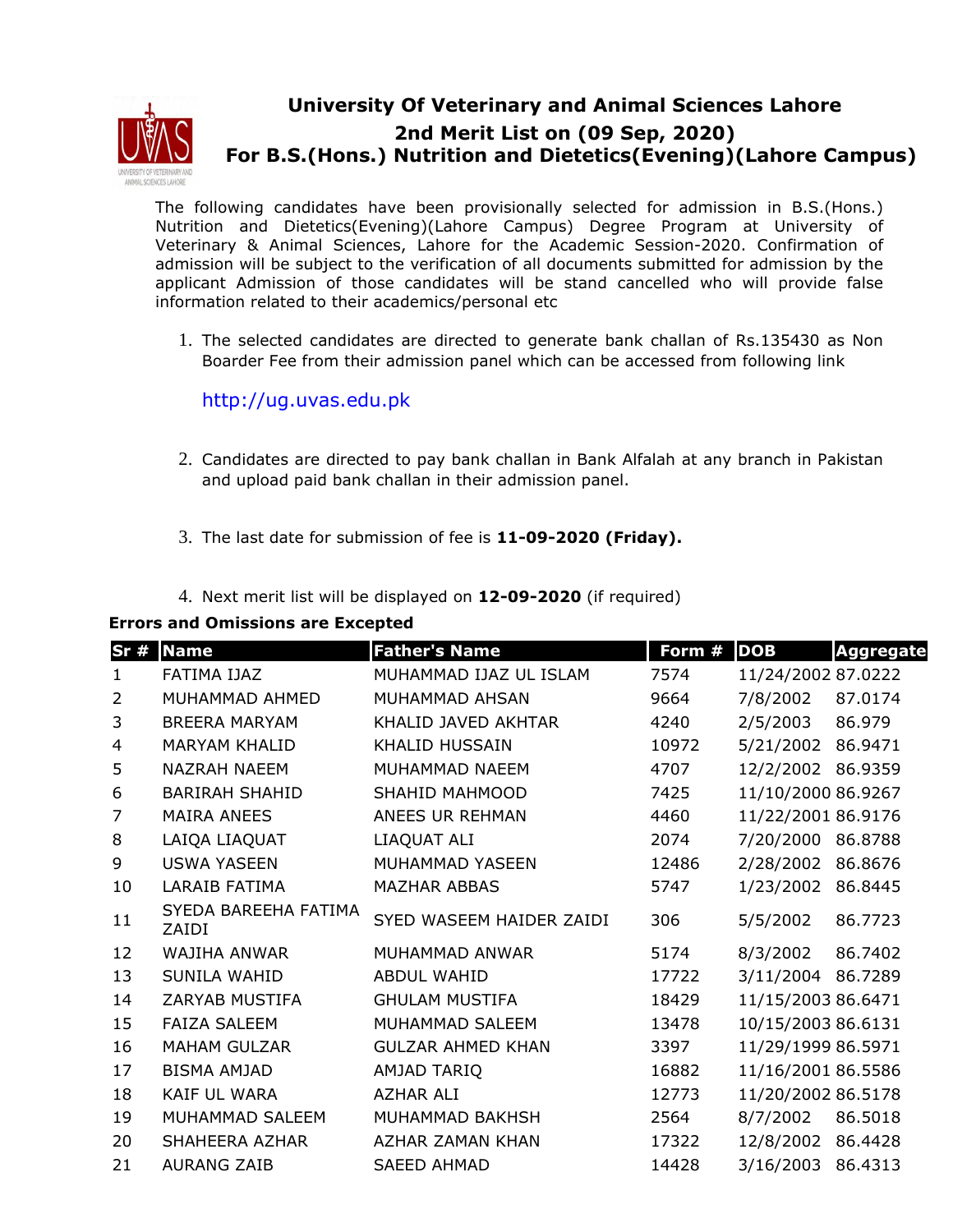| 22 | SHEREEN YASIN                   | <b>GHULAM YASEEN</b>       | 17552 | 2/18/2000 86.4289  |         |
|----|---------------------------------|----------------------------|-------|--------------------|---------|
| 23 | <b>JAWARIA</b>                  | MUHAMMAD JAVED             | 17585 | 12/25/2002 86.4081 |         |
| 24 | AMAL ISHTIAQ                    | MUHAMMAD ISHTIAQ           | 5821  | 7/28/2002 86.3927  |         |
| 25 | <b>ISHRAT FATIMA</b>            | MUHAMMAD MEHDI WARRAICH    | 7919  | 10/31/2001 86.3834 |         |
| 26 | MEMOONA IJAZ                    | MUHAMMAD IJAZ KHAN         | 11986 | 4/19/2002 86.3404  |         |
| 27 | JAVERIA SHEHZADI                | FAQIR SAIN SHEHZAD         | 137   | 9/15/2002 86.3151  |         |
| 28 | AMNA RIAZ                       | MUHAMMAD RIAZ              | 10465 | 9/30/2000 86.3041  |         |
| 29 | <b>HAMNA ASLAM</b>              | MUHAMMAD ASLAM             | 9893  | 3/28/2001          | 86.2792 |
| 30 | <b>HAREEM FATIMA</b>            | MUHAMMAD KHALID            | 2669  | 12/23/2001 86.2336 |         |
| 31 | ARIFA RASHID                    | ABDUL RASHID               | 10099 | 5/9/2000           | 86.2324 |
| 32 | MUHAMMAD SAUD                   | ABDUL WAHID                | 14403 | 3/3/2002           | 86.1723 |
| 33 | HUSNA SHEHZAD                   | SHAHZAD RAIS               | 14081 | 7/22/2002          | 86.1109 |
| 34 | URFA SHAFQAT BUTT               | SHAFQAT BUTT               | 8968  | 11/10/2001 86.0699 |         |
| 35 | SAWERA ASHRAF VIRK              | MUHAMMAD ASHRAF            | 9479  | 9/30/2003          | 86.0542 |
| 36 | MUHAMMAD USMAN                  | MUHAMMAD SHABBIR           | 9217  | 8/25/1999          | 86.0495 |
| 37 | AIMAN BASHARAT                  | <b>BASHRAT ALI</b>         | 18405 | 6/30/2001          | 86.0471 |
| 38 | AYESHA TEHREEM                  | RAJ MUHAMMAD               | 11029 | 4/11/2000          | 86.005  |
| 39 | SANA AHMAD KHAN                 | NOOR AHMAD RAO             | 17269 | 6/13/2002          | 86.0019 |
| 40 | <b>HAMAIL ABEERA</b>            | ABDUL KHALIQ               | 15067 | 4/7/2001           | 85.9715 |
| 41 | MUHAMMAD ABBAS<br><b>HASHMI</b> | <b>BASHIR AHMAD HASHMI</b> | 7268  | 8/14/2003 85.9108  |         |
| 42 | <b>HAMNA ADEEL</b>              | ADEEL AHMAD                | 15405 | 9/2/2002           | 85.904  |
| 43 | KHADIJA AWAN                    | IRFAN ALI ALVI             | 19397 | 3/15/2002 85.8768  |         |
| 44 | <b>MAHNOOR</b>                  | RIZWAN AKHTAR              | 6784  | 10/28/2000 85.8428 |         |
| 45 | NAJIBA NOOR ELAHI               | <b>NOOR ELAHI</b>          | 4533  | 12/19/2002 85.8198 |         |
| 46 | AREEJ IFTIKHAR                  | <b>IFTIKHAR AHMAD</b>      | 4364  | 2/2/2001           | 85.7837 |
| 47 | <b>MEERAB IRFAN</b>             | SH.IRFAN MEHMOOD           | 7608  | 9/13/2002 85.7699  |         |
| 48 | MEHRUNISA                       | NAJAM IQBAL BUTT           | 2416  | 12/19/2001 85.7475 |         |
| 49 | <b>HINA ASLAM</b>               | MUHAMMAD ASLAM KHAN        | 12393 | 3/18/2001 85.7314  |         |
| 50 | <b>GHANIA JAVAID</b>            | JAVAID IQBAL               | 18004 | 8/21/2001 85.5973  |         |
| 51 | ZUMAR AHMAD                     | MUHAMMAD AHMAD SAJID       | 1258  | 8/1/2003           | 85.4994 |
| 52 | KINZA BASHIR                    | <b>GHULAM BASHIR</b>       | 10249 | 7/11/2000 85.4722  |         |
| 53 | MEERAB MAZHAR                   | MAZHAR HUSSAIN CHEEMA      | 548   | 7/11/2004 85.4154  |         |
| 54 | MAHNOOR FATIMA                  | MUHAMMAD FARRAKH           | 4182  | 12/5/2002 85.3723  |         |
| 55 | NABIA WASEEM                    | <b>WASEEM YASEEN</b>       | 17798 | 5/19/2003 85.3338  |         |
| 56 | JAZEEL ABBAS                    | <b>TANVEER HUSSAIN</b>     | 7975  | 1/20/2002 85.2816  |         |
| 57 | <b>FATIMA SHIREEN</b>           | MUHAMMAD ASHFAQ            | 3593  | 10/24/2001 85.279  |         |
| 58 | <b>FAREEHA AMAN</b>             | AMANULLAH                  | 2662  | 11/8/2001 85.2428  |         |
| 59 | <b>HAFSA SAEED</b>              | MUHAMMAD SAEED             | 17518 | 5/31/2002 85.227   |         |
| 60 | MINAHIL ZAFAR                   | ZAFAR ULLAH                | 4989  | 10/5/2002 85.1725  |         |
| 61 | MUHAMMAD MOHTASHAM ABDUL WAHID  |                            | 1057  | 8/2/2002           | 85.0701 |
| 62 | YASHFA                          | MUHAMMAD AFZAL             | 11973 | 1/29/2003 85.0338  |         |
| 63 | <b>HAREEM KASHIF</b>            | MIRZA KASHIF BAIG          | 14058 | 12/25/2001 85.0316 |         |
| 64 | KASHMALA AZEEM                  | MUHAMMAD AZEEM             | 13003 | 9/5/2003           | 84.8885 |
| 65 | AMNA BIBI                       | <b>GHULAM MUSTAFA</b>      | 3382  | 12/6/2000 84.8702  |         |
| 66 | <b>HANZLA TAHIR</b>             | MUHAMMAD TAHIR             | 13446 | 6/20/2002 84.861   |         |
| 67 | ZULAIKHA ALTAF                  | ALTAF HUSSAIN              | 6498  | 4/24/2002 84.8426  |         |
|    |                                 |                            |       |                    |         |